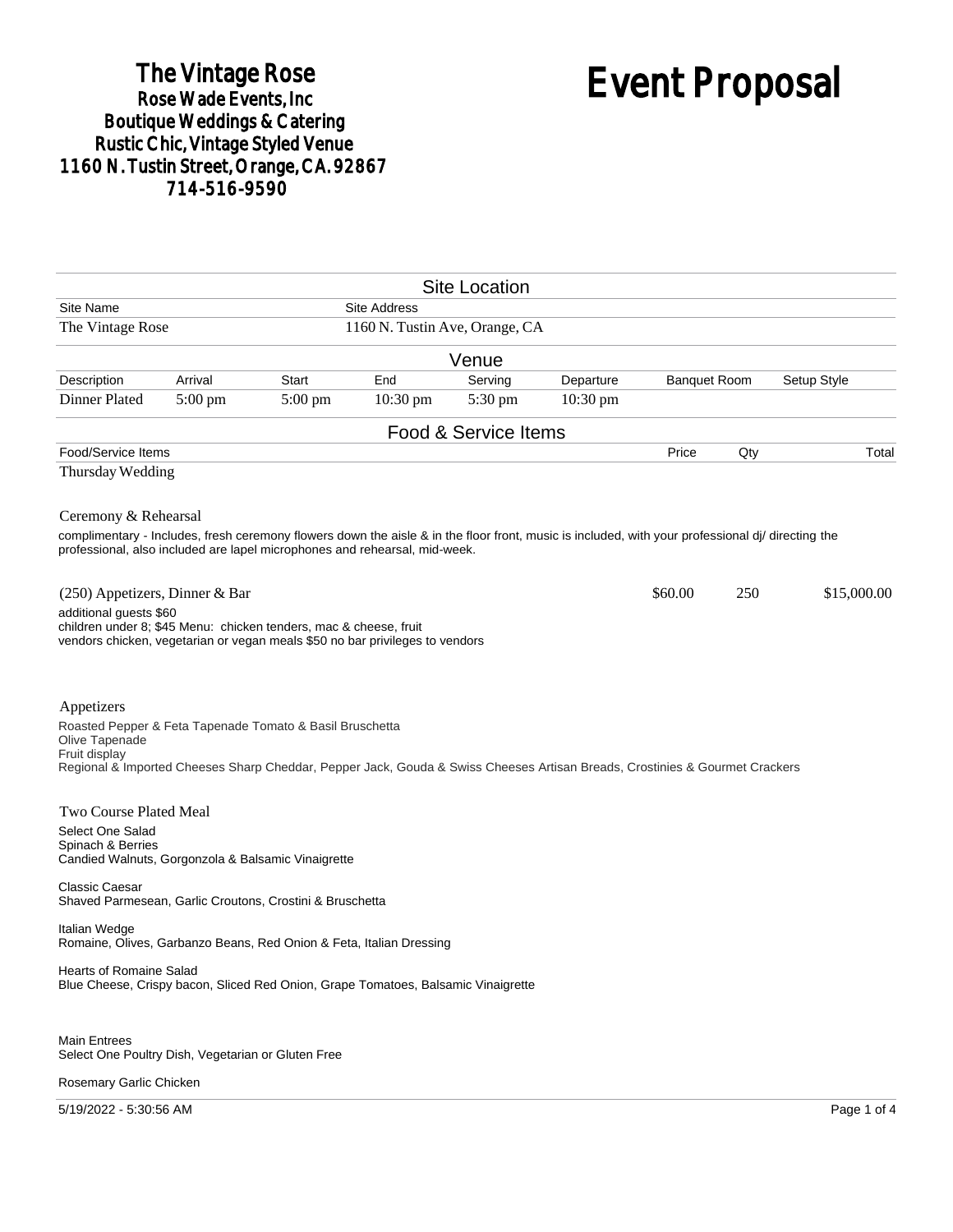#### Grilled with Garlic & Lemon Beurre Blanc

Chicken Breast Marsala Wild Mushroom in Marsala Wine Sauce

Parmesan Crusted Chicken Tuscan Tomatoes with Asiago Cream

Cilantro Chicken In Chipotle Cream Sauce

Honey Baked Chicken In Lemon Zest & Herbs

Select two Accompaniments

Wild Rice Pilaf Mushroom Risotto Penne Pasta alla Vodka Garlic Mashed Parsley French Potatoes Glazed Baby Carrots Vegetable Ratatouille - Summer Vegetables

#### 4 hr Full Hosted Bar

Beer: Coors Light, Bud Light Stella Artois, , Shocktop, Heineken, Fat Tire, Sam Adams, Blue Moon, Sierra Nevada, Pacifico, Dos XX, Corona, Lagunitas IPA, On Tap: Kolsh, Stella, Elysian Space, Mango Cart, Uno Mas, Wolf Pup IPA some of the beers on tap change by season O'Douls on request

Wine: Sonoma County house wines, Merlot, Cabernet Savignon, Pinot Noir, White Zinfandel, Chardonnay & Pinot Grigio, Sparkling Wine and Apple Cider Pink Champagne & Champagne

Mixed Drinks: Jack & Coke, Seven/Seven, Lime Margarita, Rum & Coke, Jameson Ginger, Gin & Tonic, Vodka Soda, Madori Sour, Mimosa, Baileys & Coffee, Screwdriver, Tequila Sunrise, Vodka Cranberry, Captain & Coke, Malibu Pinneaple

Mocktail Bar (non-alcoholic drinks)

Sparkling Cider Roy Rogers Shirley Temple Orange Spritzer Orange Juice Cranberry Juice Coke, Diet Coke, Sprite

#### Champagne Wall

Our amazing bar starts at the awesome champagne wall!! Beautiful display of champagne, pink Champagne, White Wine, Rosé, Red Wine & a beautiful OMBRÉ look

Champagne/Cider Toast

Donut Wall & Donuts

5/19/2022 - 5:30:56 AM Page 2 of 4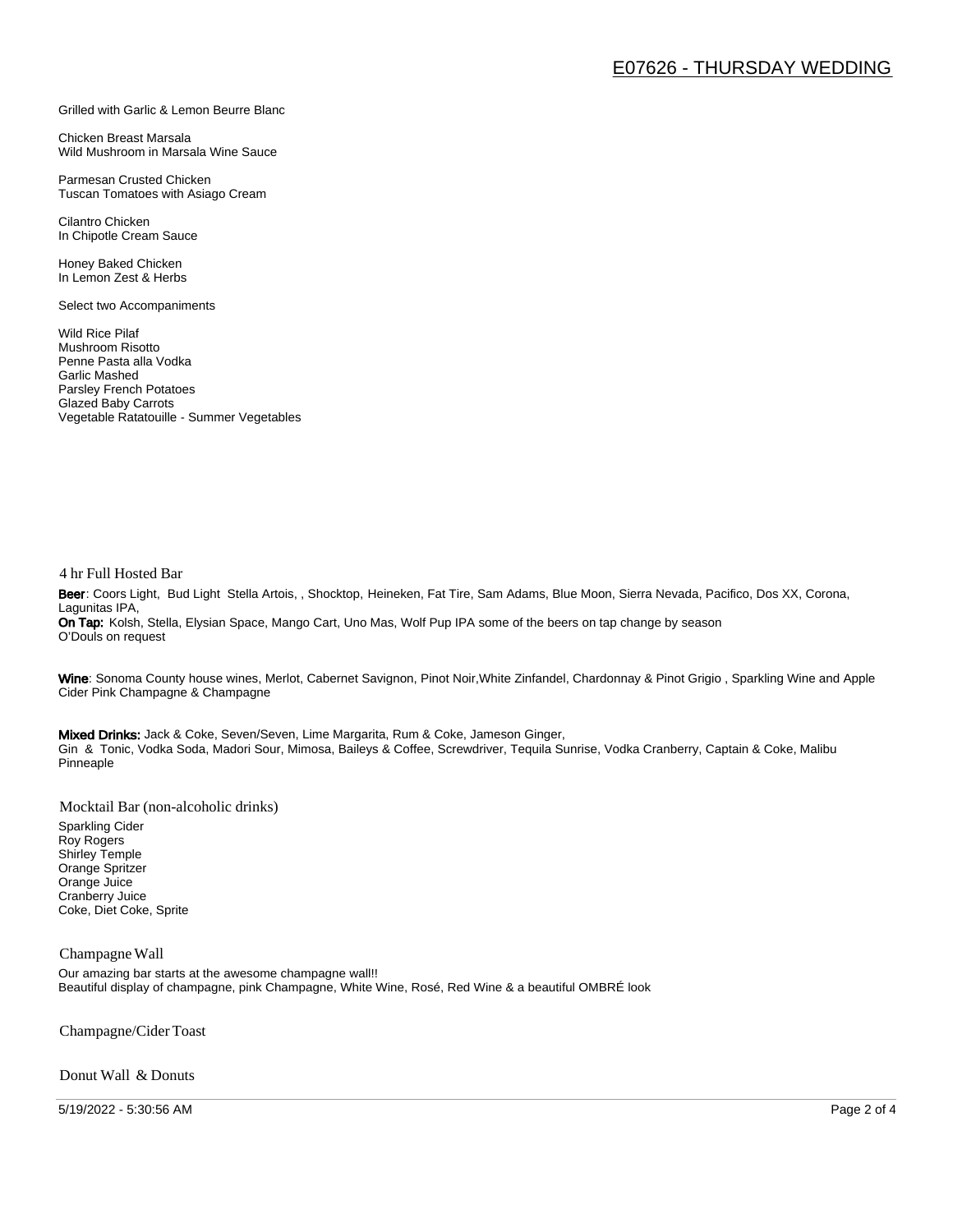Coffee & Hot Tea

#### Water & Tropical Ice Tea

#### China, Flatware & Stemware

To style your tables, your choice of: Classic White China, Gold, or Silver Flatware option Water Goblet in Clear, Pink, Navy Blue, Vintage, Blue or Clear Mason Jar Champagne Glasses, Wine Glasses & Bar ware Chargers

Runners & Napkins choice of available

Reception Tables

Reception Chairs

Sign In Table

Escort Card Boards

Table Numbers

#### DJ & MC

Exclusive D.J./M.C. Personalized Music Meetings & Tailored Made Selection to meet your event needs Surround Sound & Microphones

Digital Photo Booth - Included

Complimentary Cake Cutting

Professional Event Staff & Bartenders

Fresh Flowers Fresh Array of white seasonal flowers & greenery

#### Month of Wedding Coordination

Coordinator will coordinate efforts with all vendors contracted for wedding. Coordinator will work closely with all vendors, D.J., Photographer, Coordinator will make a detailed wedding day schedule/ timeline with the wedding couple for the rehearsal, ceremony and reception and all vendors arrival & departure times. Vendors will receive a copy and explanation of final plan one week prior to the wedding date.

Will serve as the point person for every vendor. She directs the event from start to finish.

Will make sure set-up/décor for ceremony and reception is according to bride's specifications the day of the wedding.

.Supervision of reception events, such as cake cutting, (working with photographer, D.J., Caterers) to cut the cake, throw the garter/bouquet and ease couple into dancing so that each event flows smoothly.

Will assure that all guest management is provided including reserved and assigned seating.

Coordinator will organize and instruct processional line-up and space wedding party on aisle accordingly.

Wedding coordinator will instruct ushers on greeting guests and escorting procedures.